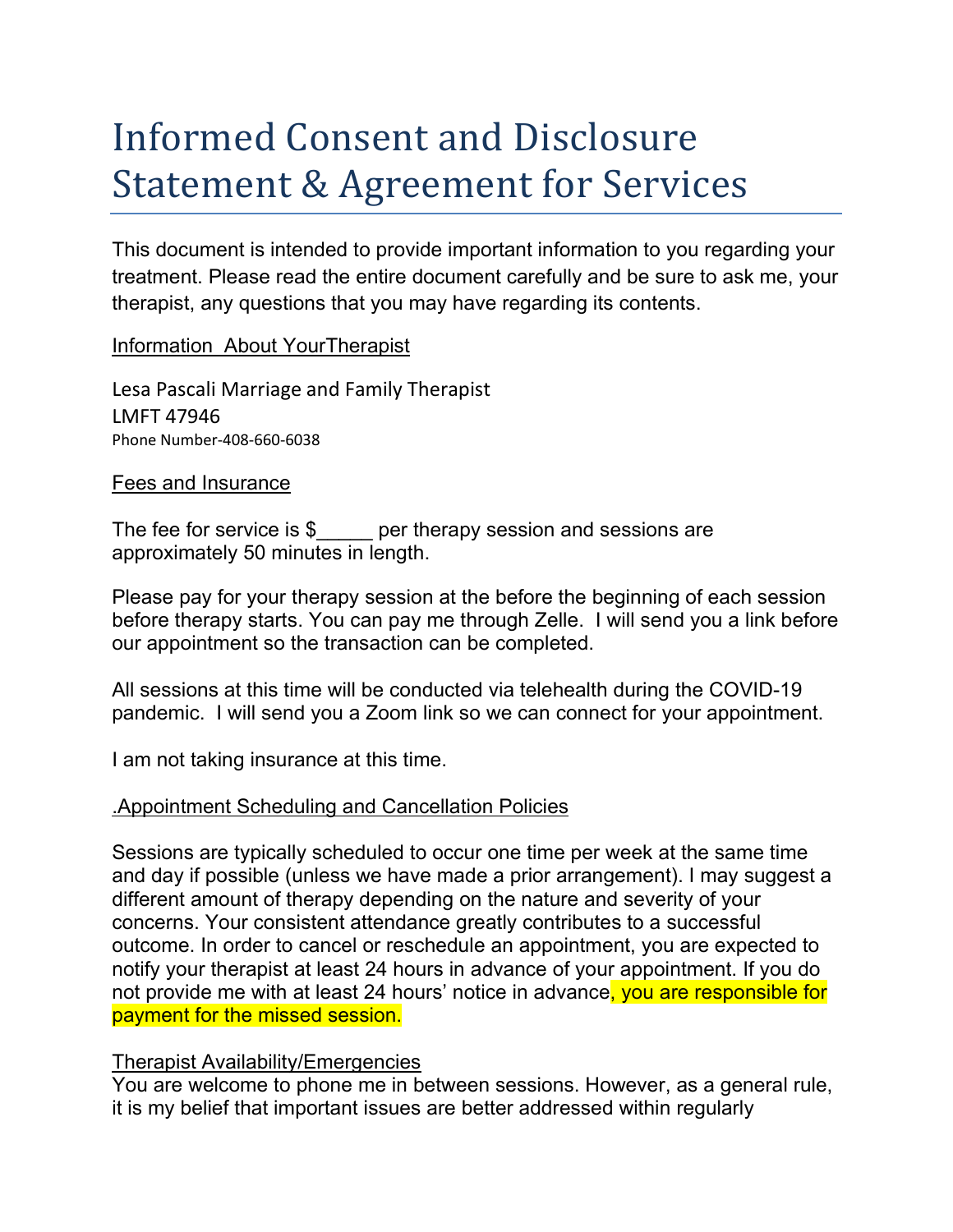scheduled sessions. You may leave a message for me at any time on my confidential voicemail. If you wish for me to return your call, please be sure to leave your name and phone number(s), along with a brief message concerning the nature of your call. Non-urgent phone calls are returned during my normal workdays within 24 hours. If you have an urgent need to speak with me please indicate that fact in your message to my voice mail. In the event of a medical or psychiatric emergency or an emergency involving a threat to your safety or the safety of others, please call 911 to request emergency assistance. Please be sure to leave your name and phone number(s), along with a brief message concerning the nature of your call. If you have an urgent need to speak with me please indicate that fact in your message. In the event of a medical or psychiatric emergency or an emergency involving a threat to your safety or the safety of others, please call 911 to request emergency assistance.

#### Therapist Communications

I may need to communicate with you by telephone or other means. Please indicate your preference by checking one of the choices listed below. Please be sure to inform me if you do not wish to be contacted at a particular time or place, or by a particular means

 $\Box$  My therapist may call me on my home phone. My home phone number is:

 $\left(\vphantom{\raisebox{1.5pt}{.}}\right)$   $\rule{0pt}{1.5pt}{0.4pt}$ 

 $\Box$  My therapist may call me on my cell phone. My cell phone number is:  $( ) \fbox{---}$ 

 $\Box$  My therapist may send a text message to my cell phone. My cell phone number is: ( ) \_\_\_\_\_\_\_\_\_\_\_\_\_\_\_\_\_\_\_\_\_

 $\Box$  My therapist may call me at work. My work phone number is: ( ) \_\_\_\_\_\_\_\_\_\_\_\_\_\_\_\_\_\_\_\_\_\_\_\_\_\_\_\_\_\_\_\_\_

 $\Box$  My therapist may communicate with me by e-mail. My e-mail address  $is:$ 

Disclosure statement regarding policies and procedures for using e-mail or text message can help patients understand and acknowledge certain limitations and risks that accompany electronic communications. Sensitive, clinical information is to be discussed over the phone or in-person as deemed appropriate me. For appropriate-mail or text communication therapist will respond to your e-mail or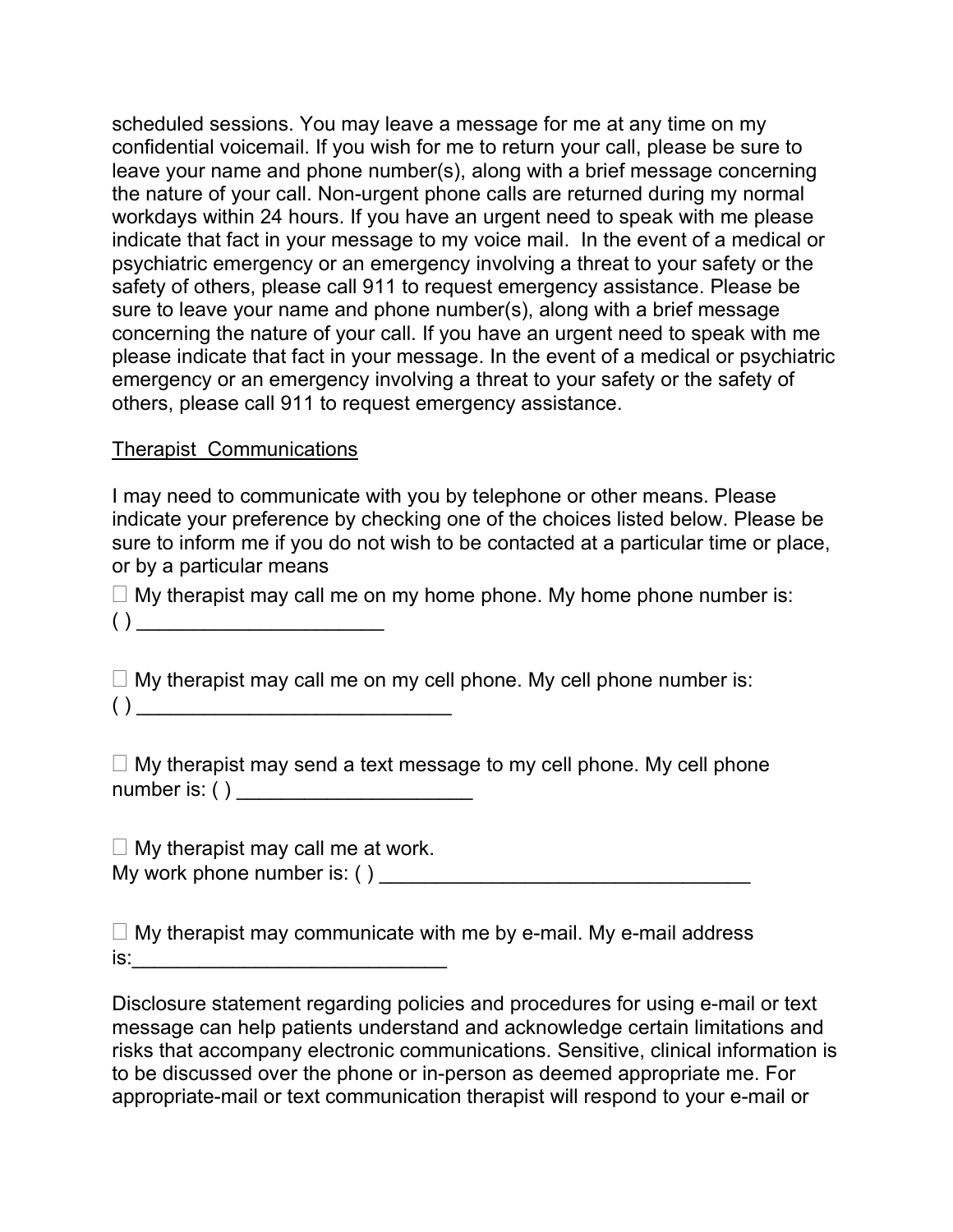text within 24 hours. Potential risks of using electronic communication may include, but are not limited to; inadvertent sending of an e-mail or text containing confidential information to the wrong recipient, theft or loss of the computer, laptop or mobile device storing confidential information, and interception by an unauthorized third party through an unsecured network-mail messages may contain viruses or other defects and it is your responsibility to ensure that it is virus-free. In addition-mail or text communication may become part of the clinical record. You may be charged for time I spend reading and responding e-mail or text messages.

#### About the Therapy Process

It is my intention to provide services that will assist you in reaching your goals. Based upon the information that you provide to me and the specifics of your situation, I will provide recommendations to you regarding your treatment. I believe that therapists and patients are partners in the therapeutic process. You have the right to agree or disagree with my recommendations. I will also periodically provide feedback to you regarding your progress and will invite your participation in the discussion. I will work with you to develop an effective treatment plan. Over the course of therapy, I will attempt to evaluate whether the therapy provided is beneficial to you. Your feedback and input is an important part of this process. It is my goal to assist you in effectively addressing your problems and concerns. However, due to the varying nature and severity of problems and the individuality of each patient, I am unable to predict the length of your therapy or to guarantee a specific outcome or result.

#### **Confidentiality**

All communications between you and I will be held in strict confidence unless you provide written permission to release information about your treatment. If you participate in marital or family therapy, I will not disclose confidential information about your treatment unless all person(s) who participated in the treatment with you provide their written authorization to release. (In addition, I will not disclose information communicated privately to him or her by one family member, to any other family member without written permission.) T here are exceptions to confidentiality. For example, therapists are required to report instances of suspected child, dependent adult or elder abuse. Therapists may also be required or permitted to break confidentiality when they have determined that a patient presents a serious danger of physical violence to another person or when a patient is dangerous to him or herself. If you participate in marital or family therapy, I will not disclose confidential information about your treatment unless all person(s) who participated in the treatment with you provide their written authorization to release such information. However, it is important that you know that I utilize a "no-secrets" policy when conducting family or marital/couples therapy. This means that if you participate in family, and/or marital/couples